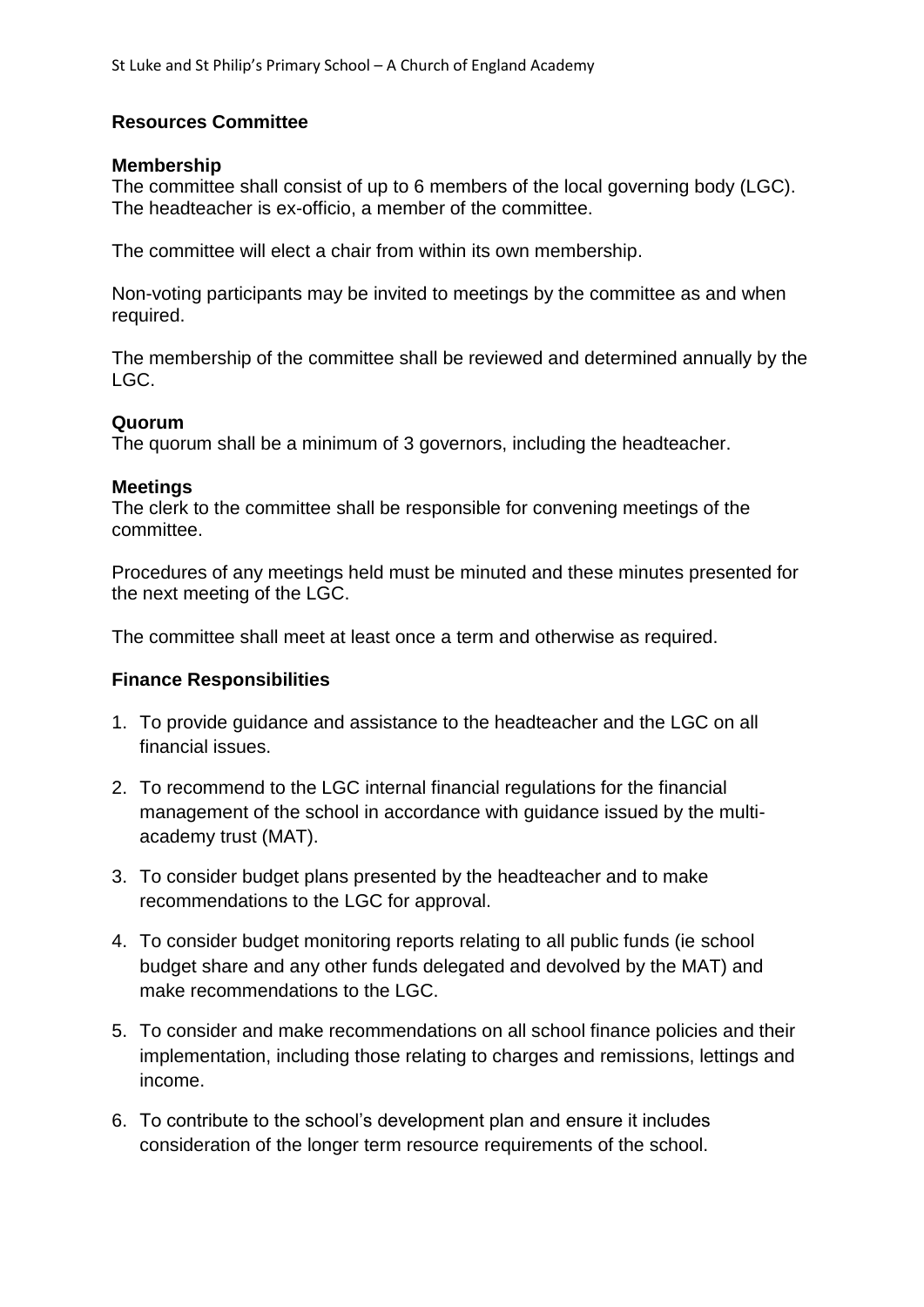- 7. To consider the appropriate level of reserves and balances bearing in mind guidance produced by the MAT.
- 8. To consider audit reports and other relevant reports and make recommendations to the LGC.
- 9. To consider and advise on any financial matter referred to it by the LGC.
- 10.To respond, on behalf of the LGC, to any consultations relating to the Scheme of Delegation or the Funding of Schools.

## **Premises Responsibilities (incl. Health & Safety)**

- 1. To exercise delegated responsibility for the condition, repair, extension or alteration of premises.
- 2. To inspect annually the premises and grounds and prepare a statement of priorities for maintenance and development for the approval of the LGC.
- 3. To advise the LGC on major projects deemed to be necessary or appropriate.
- 4. To work with relevant partners and consultants to ensure that new buildings and improvements, as agreed with the LGC, are progressed and where appropriate that the payments are made.
- 5. To act on behalf of the LGC in monitoring the implementation and progress of all building related plans.
- 6. To monitor the maintenance and upkeep of the school premises and grounds.
- 7. Where it is the responsibility of the LGC, to make recommendations to the LGC on the appointment of consultants or the providers of premises related services.
- 8. To determine the use of the school premises outside school session time including advice to the LGC on a possible charging policy which must be determined by the LGC.
- 9. To provide support and guidance to the headteacher on all matters relating to the school premises and grounds, security and health and safety.
- 10.To ensure that arrangements are in place for the dissemination of health and safety information to all building users, including staff, pupils and visitors.
- 11.To review the school's health and safety policy as and when required and to advise, along with the headteacher, the LGC with regard to its compliance with health and safety regulations.
- 12.To monitor accident reports and fire drills and where appropriate recommend and take advice on remedial action.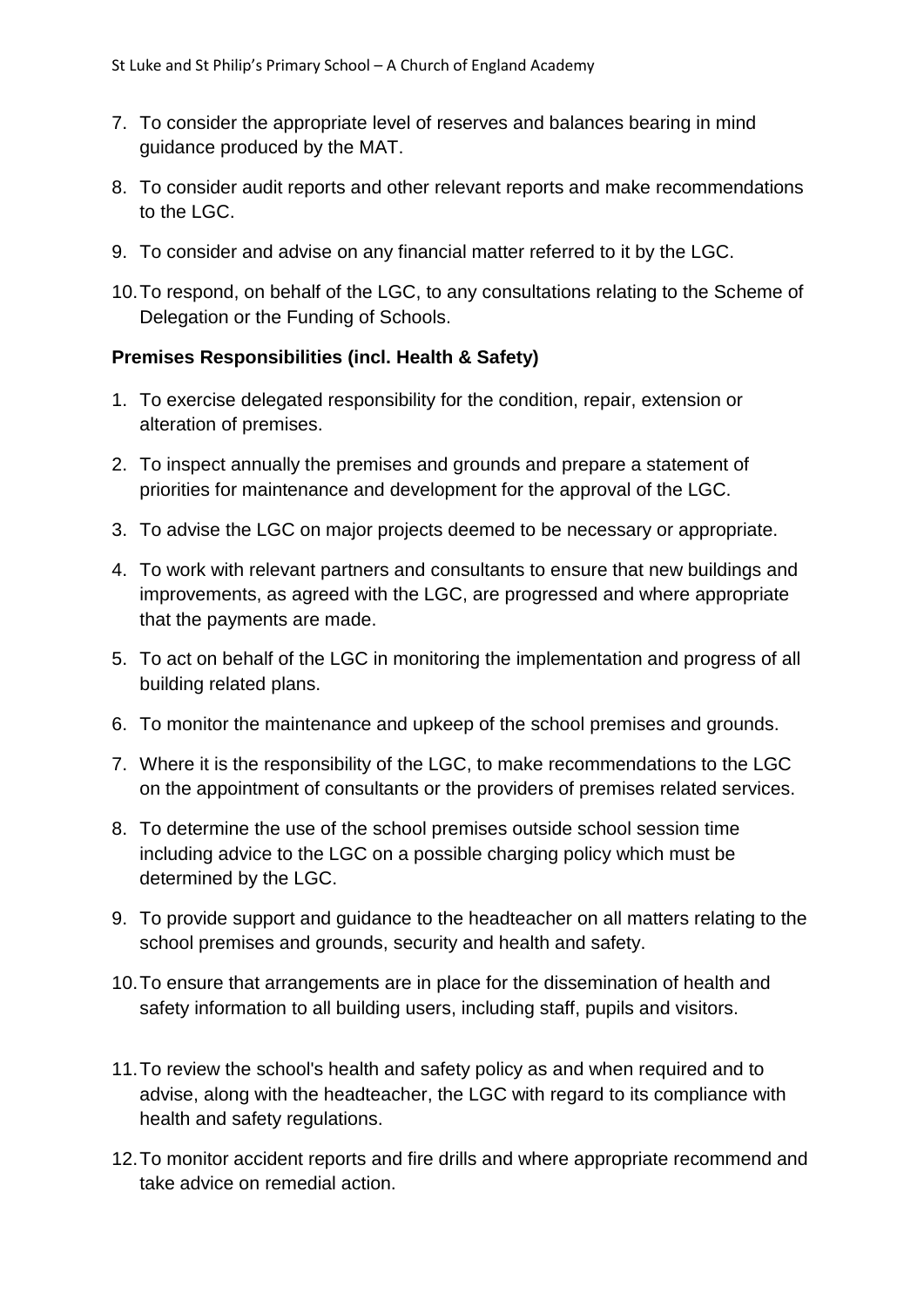- 13.To ensure the school complies with health and safety regulations, including that a regular audit of risk assessment is undertaken and to take action where necessary.
- 14.To promote co-operation between all employees at the school to achieve and to maintain a safe and healthy workplace for staff and pupils.
- 15.To examine safety inspection reports and to make recommendations where remedial action is required.
- 16.To be mindful of the requirements of the Disability Discrimination Act.

# **Staffing Responsibilities**

- 1. To ensure staff policies are in place and provided for approval by the LGC where required.
- 2. In conjunction with the headteacher, to draw up a staffing structure and to review it annually.
- 3. To ensure that all the procedures relating to the recruitment, selection and appointment of staff are in place and that they are kept under review following any changes in legislation.
- 4. To ensure that all procedures for the appointment of teaching staff and key support staff are carried out, in accordance with agreed arrangements of;
	- At least one member of SLT and
	- At least one member of the LGC

and to delegate to the headteacher, and one LGC member where possible, the appointment of all other support staff.

- 5. To delegate to the headteacher all provision of supply cover of under one term's duration.
- 6. To ensure that appropriate job descriptions as provided by the MAT are in place.
- 7. To check that the arrangements for staff appraisal (performance management) are in place and being developed.
- 8. To monitor the programme of staff development and training and ensure it meets the needs of the school development/improvement plan and of the staff and is in line with the policy and guidance provided by the MAT.
- 9. To receive regular reports on staff absence, if not already reported to the full LGC.